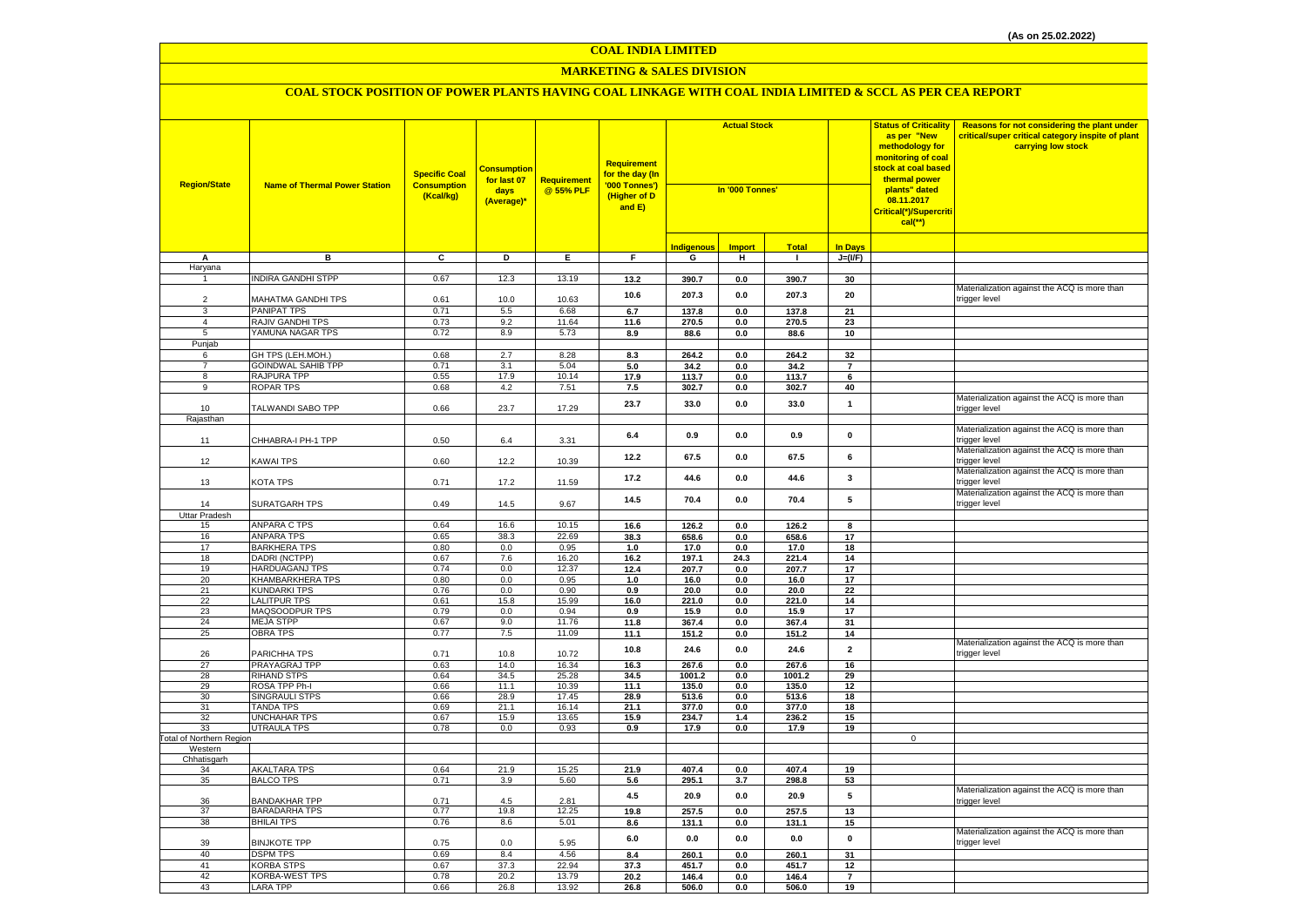#### **MARKETING & SALES DIVISION**

| <b>Region/State</b>            | <b>Name of Thermal Power Station</b>         | <b>Specific Coal</b><br><b>Consumption</b><br>(Kcal/kg) | <b>Consumption</b><br>for last 07<br>days<br>(Average)* | <b>Requirement</b><br>@ 55% PLF | Requirement<br>for the day (In<br>'000 Tonnes')<br>(Higher of D<br>and E) | <b>Actual Stock</b><br>In '000 Tonnes' |                       |                |                         | <b>Status of Criticality</b><br>as per "New<br>methodology for<br>monitoring of coal<br><mark>stock at coal based</mark><br>thermal power<br>plants" dated<br>08.11.2017<br><mark>Critical(*)/Supercriti</mark><br>$cal$ (**) | Reasons for not considering the plant under<br>critical/super critical category inspite of plant<br>carrying low stock |
|--------------------------------|----------------------------------------------|---------------------------------------------------------|---------------------------------------------------------|---------------------------------|---------------------------------------------------------------------------|----------------------------------------|-----------------------|----------------|-------------------------|-------------------------------------------------------------------------------------------------------------------------------------------------------------------------------------------------------------------------------|------------------------------------------------------------------------------------------------------------------------|
|                                |                                              |                                                         |                                                         |                                 |                                                                           | <b>Indigenous</b>                      | <b>Import</b>         | <b>Total</b>   | <b>In Davs</b>          |                                                                                                                                                                                                                               |                                                                                                                        |
| А                              | в                                            | c                                                       | Þ                                                       | E                               | F                                                                         | G                                      | н                     | $\mathbf{I}$   | $J=(VF)$                |                                                                                                                                                                                                                               |                                                                                                                        |
| 44                             | NAWAPARA TPP                                 | 0.79                                                    | 0.0                                                     | 6.28                            | 6.3                                                                       | 49.1                                   | $\mathbf{0.0}$        | 49.1           | 8                       |                                                                                                                                                                                                                               | Materialization against the ACQ is more than<br>trigger level                                                          |
| 45                             | PATHADI TPP                                  | 0.65                                                    | 9.0                                                     | 5.18                            | 9.0                                                                       | 201.1                                  | 0.0                   | 201.1          | 22                      |                                                                                                                                                                                                                               |                                                                                                                        |
| 46                             | <b>SIPAT STPS</b>                            | 0.68                                                    | 38.5                                                    | 26.62                           | 38.5                                                                      | 745.6                                  | 0.0                   | 745.6          | 19                      |                                                                                                                                                                                                                               |                                                                                                                        |
| 47                             | <b>TAMNAR TPP</b>                            | 0.84                                                    | 30.1                                                    | 26.52                           | 30.1                                                                      | 121.8                                  | $\mathbf{0.0}$        | 121.8          | $\overline{\mathbf{4}}$ |                                                                                                                                                                                                                               | Materialization against the ACQ is more than<br>trigger level                                                          |
| 48                             | UCHPINDA TPP                                 | 0.75                                                    | 17.4                                                    | 14.22                           | 17.4                                                                      | 115.5                                  | 0.0                   | 115.5          | $\overline{7}$          |                                                                                                                                                                                                                               | Materialization against the ACQ is more than<br>trigger level                                                          |
| Gujarat                        |                                              |                                                         |                                                         |                                 |                                                                           |                                        |                       |                |                         |                                                                                                                                                                                                                               | Materialization against the ACQ is more than                                                                           |
| 49                             | GANDHI NAGAR TPS                             | 0.69                                                    | 9.3                                                     | 5.71                            | 9.3                                                                       | 23.0                                   | $\mathbf{0.0}$        | 23.0           | $\overline{\mathbf{2}}$ |                                                                                                                                                                                                                               | trigger level                                                                                                          |
| 50                             | SABARMATI (D-F STATIONS)                     | 0.57                                                    | 3.4                                                     | 2.74                            | 3.4                                                                       | 19.2                                   | 79.0                  | 98.2           | 11                      |                                                                                                                                                                                                                               | Materialization against the ACQ is more than<br>trigger level                                                          |
| 51                             | UKAI TPS                                     | 0.67                                                    | 14.8                                                    | 9.85                            | 14.8                                                                      | 50.8                                   | 0.0                   | 50.8           | 3                       |                                                                                                                                                                                                                               | Materialization against the ACQ is more than<br>trigger level                                                          |
| 52                             | <b>WANAKBORI TPS</b>                         | 0.67                                                    | 20.8                                                    | 20.22                           | 20.8                                                                      | 95.3                                   | $\mathbf{0.0}$        | 95.3           | 5                       |                                                                                                                                                                                                                               | Materialization against the ACQ is more than<br>trigger level                                                          |
| Madhya Pradesh                 |                                              |                                                         |                                                         |                                 |                                                                           |                                        |                       |                |                         |                                                                                                                                                                                                                               |                                                                                                                        |
| 53                             | <b>AMARKANTAK EXT TPS</b>                    | 0.65                                                    | 2.9                                                     | 1.80                            | 2.9                                                                       | 30.0                                   | 0.0                   | 30.0           | 10                      |                                                                                                                                                                                                                               |                                                                                                                        |
| 54                             | ANUPPUR TPP                                  | 0.65                                                    | 17.9                                                    | 10.31                           | 17.9                                                                      | 235.0                                  | 0.0                   | 235.0          | 13                      |                                                                                                                                                                                                                               |                                                                                                                        |
| 55                             | <b>BINA TPS</b>                              | 0.74                                                    | 6.9                                                     | 4.88                            | 6.9                                                                       | 88.7                                   | 0.0                   | 88.7           | 13                      |                                                                                                                                                                                                                               |                                                                                                                        |
| 56<br>57                       | <b>GADARWARA TPP</b><br><b>KHARGONE STPP</b> | 0.66<br>0.60                                            | 19.8<br>16.9                                            | 13.93<br>10.45                  | 19.8<br>16.9                                                              | 150.0<br>147.6                         | 0.0<br>0.0            | 150.0<br>147.6 | 8<br>9                  |                                                                                                                                                                                                                               |                                                                                                                        |
| 58                             | <b>SANJAY GANDHI TPS</b>                     | 0.82                                                    | 13.8                                                    | 14.57                           | 14.6                                                                      | 127.4                                  | 0.0                   | 127.4          | 9                       |                                                                                                                                                                                                                               | Non payment of dues                                                                                                    |
| 59                             | <b>SATPURA TPS</b>                           | 0.67                                                    | 7.2                                                     | 11.79                           | 11.8                                                                      | 40.9                                   | 0.0                   | 40.9           | $\mathbf{3}$            |                                                                                                                                                                                                                               | Non Payment of Dues                                                                                                    |
| 60                             | <b>SEIONI TPP</b>                            | 0.64                                                    | 7.5                                                     | 5.06                            | 7.5                                                                       | 179.6                                  | 0.0                   | 179.6          | 24                      |                                                                                                                                                                                                                               |                                                                                                                        |
| 61                             | SHREE SINGAJI TPP                            | 0.71                                                    | 29.4                                                    | 23.50                           | 29.4                                                                      | 70.1                                   | 0.0                   | 70.1           | $\overline{\mathbf{2}}$ |                                                                                                                                                                                                                               | Non Payment of Dues                                                                                                    |
| 62                             | <b>VINDHYACHAL STPS</b>                      | 0.69                                                    | 65.0                                                    | 43.60                           | 65.0                                                                      | 1401.0                                 | $\mathbf{0.0}$        | 1401.0         | 22                      |                                                                                                                                                                                                                               |                                                                                                                        |
| Maharashtra                    |                                              |                                                         |                                                         |                                 |                                                                           |                                        |                       |                |                         |                                                                                                                                                                                                                               |                                                                                                                        |
| 63                             | <b>AMRAVATI TPS</b>                          | 0.62                                                    | 16.0                                                    | 11.07                           | 16.0                                                                      | 39.7                                   | $\mathbf{0.0}$        | 39.7           | $\overline{\mathbf{2}}$ |                                                                                                                                                                                                                               | Materialization against the ACQ is more than<br>trigger level                                                          |
| 64                             | <b>BHUSAWAL TPS</b>                          | 0.72                                                    | 15.9                                                    | 11.44                           | 15.9                                                                      | 20.7                                   | 0.0                   | 20.7           | $\mathbf{1}$            |                                                                                                                                                                                                                               | Non payment of dues                                                                                                    |
| 65                             | <b>BUTIBORI TPP</b>                          | 0.67                                                    | 0.0                                                     | 5.31                            | 5.3                                                                       | 59.7                                   | 0.0                   | 59.7           | 11                      |                                                                                                                                                                                                                               |                                                                                                                        |
| 66                             | CHANDRAPUR(MAHARASHTRA) STPS                 | 0.78                                                    | 34.9                                                    | 30.17                           | 34.9                                                                      | 248.5                                  | 0.0                   | 248.5          | $\overline{7}$          |                                                                                                                                                                                                                               | Non payment of dues                                                                                                    |
| 67                             | DAHANU TPS                                   | 0.62                                                    | 4.0                                                     | 4.09                            | 4.1                                                                       | 18.8                                   | 0.0                   | 18.8           | 5                       |                                                                                                                                                                                                                               | Materialization against the ACQ is more than<br>trigger level                                                          |
| 68                             | DHARIWAL TPP                                 | 0.67                                                    | 8.1                                                     | 5.34                            | 8.1                                                                       | 26.6                                   | 0.0                   | 26.6           | $\overline{\mathbf{3}}$ |                                                                                                                                                                                                                               | Materialization against the ACQ is more than<br>trigger level                                                          |
| 69                             | <b>GMR WARORA TPS</b>                        | 0.67                                                    | 9.1                                                     | 5.29                            | 9.1                                                                       | 1.4                                    | 0.0                   | 1.4            | 0                       |                                                                                                                                                                                                                               | Materialization against the ACQ is more than<br>trigger level                                                          |
| 70                             | <b>KHAPARKHEDA TPS</b>                       | 0.89                                                    | 21.2                                                    | 15.72                           | 21.2                                                                      | 233.3                                  | 0.0                   | 233.3          | 11                      |                                                                                                                                                                                                                               | Non payment of dues                                                                                                    |
| 71                             | <b>KORADI TPS</b>                            | 0.76<br>0.70                                            | 24.3                                                    | 22.08                           | 24.3                                                                      | 84.8                                   | 0.0                   | 84.8           | $\mathbf{3}$            |                                                                                                                                                                                                                               |                                                                                                                        |
| 72<br>73                       | <b>MAUDA TPS</b><br><b>NASIK TPS</b>         | 0.81                                                    | 19.6<br>6.2                                             | 21.29<br>6.72                   | 21.3<br>6.7                                                               | 479.2<br>10.7                          | 8.5<br>$\mathbf{0.0}$ | 487.7<br>10.7  | 23<br>$\mathbf 2$       |                                                                                                                                                                                                                               | Non payment of dues                                                                                                    |
| 74                             | <b>PARAS TPS</b>                             | 0.74                                                    | 4.8                                                     | 4.90                            | 4.9                                                                       | 38.1                                   | 0.0                   | 38.1           | 8                       |                                                                                                                                                                                                                               | Non payment of dues                                                                                                    |
| 75                             | <b>PARLITPS</b>                              | 0.67                                                    | 6.1                                                     | 6.65                            | 6.7                                                                       | 6.5                                    | 0.0                   | 6.5            | $\mathbf{1}$            |                                                                                                                                                                                                                               | Non payment of dues                                                                                                    |
| 76                             | <b>SOLAPUR STPS</b>                          | 0.56                                                    | 16.1                                                    | 9.73                            | 16.1                                                                      | 138.8                                  | 0.0                   | 138.8          | 9                       |                                                                                                                                                                                                                               |                                                                                                                        |
| 77                             | <b>TIRORA TPS</b>                            | 0.66                                                    | 35.1                                                    | 28.73                           | 35.1                                                                      | 87.4                                   | 0.0                   | 87.4           | $\overline{\mathbf{2}}$ |                                                                                                                                                                                                                               | Materialization against the ACQ is more than<br>trigger level                                                          |
| 78                             | WARDHA WARORA TPP                            | 0.66                                                    | 5.9                                                     | 4.71                            | 5.9                                                                       | 96.8                                   | 0.0                   | 96.8           | 16                      |                                                                                                                                                                                                                               |                                                                                                                        |
| <b>Total of Western Region</b> |                                              |                                                         |                                                         |                                 |                                                                           |                                        |                       |                |                         | $\mathbf{0}$                                                                                                                                                                                                                  |                                                                                                                        |
| Southern                       |                                              |                                                         |                                                         |                                 |                                                                           |                                        |                       |                |                         |                                                                                                                                                                                                                               |                                                                                                                        |
| Andhra Pradesh                 |                                              |                                                         |                                                         |                                 |                                                                           |                                        |                       |                |                         |                                                                                                                                                                                                                               |                                                                                                                        |
| 79                             | DAMODARAM SANJEEVAIAH TPS                    | 0.66                                                    | 13.3                                                    | 13.85                           | 13.8                                                                      | 67.6                                   | $\mathbf{0.0}$        | 67.6           | ${\bf 5}$               |                                                                                                                                                                                                                               | Materialization against the ACQ is more than<br>trigger level                                                          |
| 80                             | Dr. N.TATA RAO TPS                           | 0.77                                                    | 30.2                                                    | 17.90                           | 30.2                                                                      | 97.9                                   | 0.0                   | 97.9           | 3                       |                                                                                                                                                                                                                               | Materialization against the ACQ is more than<br>trigger level                                                          |
| 81                             | PAINAMPURAM TPP                              | 0.59                                                    | 12.3                                                    | 10.21                           | 12.3                                                                      | 219.1                                  | 35.3                  | 254.4          | 21                      |                                                                                                                                                                                                                               |                                                                                                                        |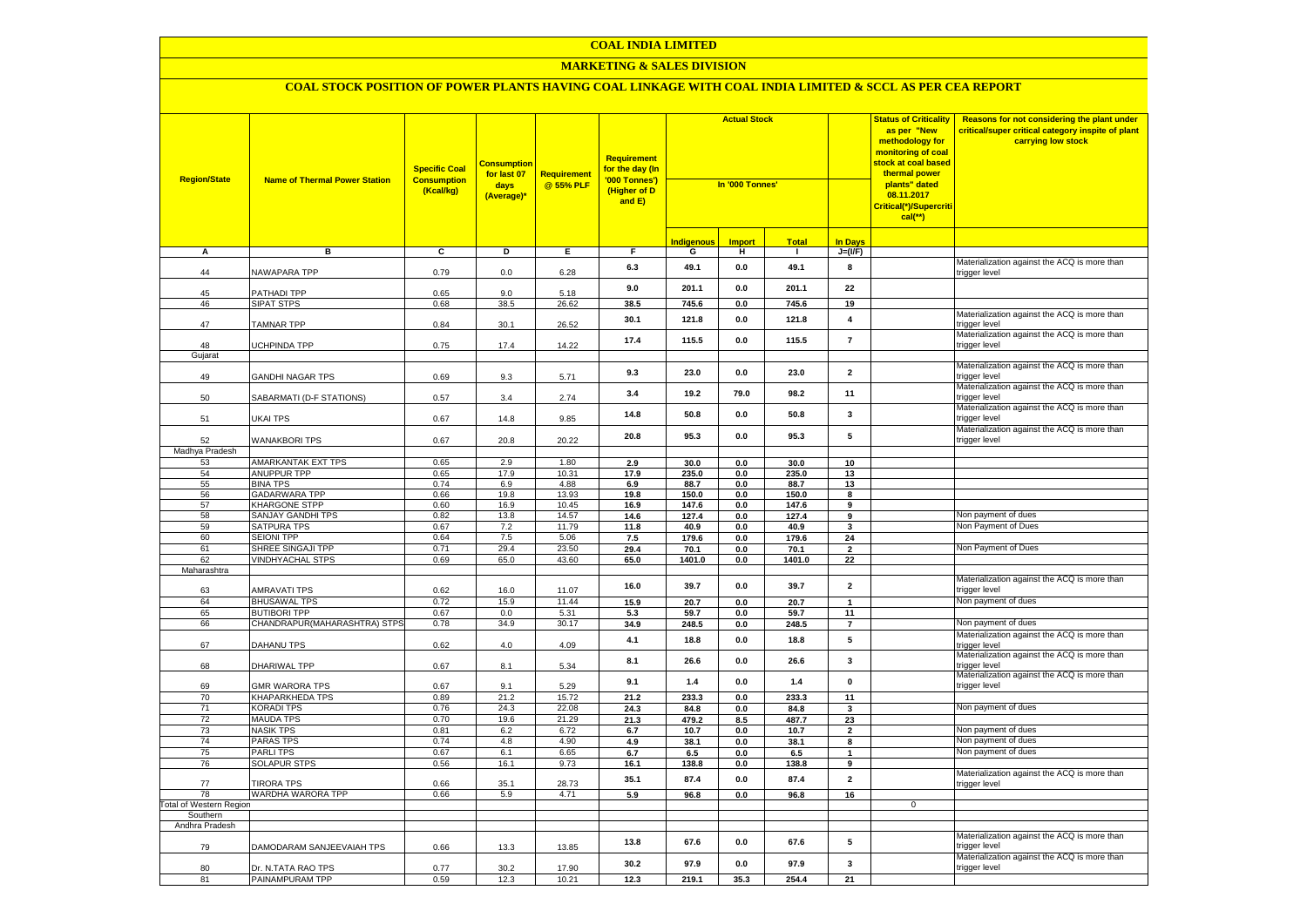#### **MARKETING & SALES DIVISION**

| <b>Region/State</b>                    | <b>Name of Thermal Power Station</b> | <b>Specific Coal</b><br><b>Consumption</b><br>(Kcal/kg) | <b>Consumption</b><br>for last 07<br>days<br>(Average)* | <b>Requirement</b><br>@ 55% PLF | <b>Requirement</b><br>for the day (In<br>'000 Tonnes')<br>(Higher of D<br>and E) | <b>Actual Stock</b><br>In '000 Tonnes' |                |                |                         | <b>Status of Criticality</b><br>as per "New<br>methodology for<br>monitoring of coal<br><mark>stock at coal based</mark><br>thermal power<br>plants" dated<br>08.11.2017<br>Critical(*)/Supercriti<br>$cal$ (**) | Reasons for not considering the plant under<br>critical/super critical category inspite of plant<br>carrying low stock |
|----------------------------------------|--------------------------------------|---------------------------------------------------------|---------------------------------------------------------|---------------------------------|----------------------------------------------------------------------------------|----------------------------------------|----------------|----------------|-------------------------|------------------------------------------------------------------------------------------------------------------------------------------------------------------------------------------------------------------|------------------------------------------------------------------------------------------------------------------------|
|                                        |                                      |                                                         |                                                         |                                 |                                                                                  | Indigenous                             | <b>Import</b>  | <b>Total</b>   | <b>In Days</b>          |                                                                                                                                                                                                                  |                                                                                                                        |
| A                                      | в                                    | C                                                       | D                                                       | Е.                              | F.                                                                               | G                                      | н              | $\mathbf{L}$   | $J=(VF)$                |                                                                                                                                                                                                                  |                                                                                                                        |
| 82                                     | RAYALASEEMA TPS                      | 0.76                                                    | 19.1                                                    | 16.60                           | 19.1                                                                             | 52.5                                   | 0.0            | 52.5           | 3                       |                                                                                                                                                                                                                  | Materialization against the ACQ is more than<br>trigger level                                                          |
| 83                                     | <b>SIMHADRI</b>                      | 0.78                                                    | 31.8                                                    | 20.54                           | 31.8                                                                             | 320.5                                  | 0.0            | 320.5          | 10                      |                                                                                                                                                                                                                  |                                                                                                                        |
| 84                                     | <b>SGPL TPP</b>                      | 0.53                                                    | 12.6                                                    | 9.26                            | 12.6                                                                             | 57.0                                   | 101.9          | 158.9          | 13                      |                                                                                                                                                                                                                  |                                                                                                                        |
| 85                                     | VIZAG TPP                            | 0.67                                                    | 0.0                                                     | 9.20                            | 9.2                                                                              | 1.6                                    | 0.0            | 1.6            | $\mathbf 0$             |                                                                                                                                                                                                                  |                                                                                                                        |
| Karnataka<br>86                        | <b>BELLARY TPS</b>                   | 0.63                                                    | 9.6                                                     | 14.23                           | 14.2                                                                             | 52.9                                   | $0.0\,$        | 52.9           | $\overline{\mathbf{4}}$ |                                                                                                                                                                                                                  | Materialization against the ACQ is more than<br>trigger level                                                          |
| 87                                     | KUDGI STPP                           | 0.63                                                    | 20.8                                                    | 19.90                           | 20.8                                                                             | 122.4                                  | 0.0            | 122.4          | 6                       |                                                                                                                                                                                                                  | Materialization against the ACQ is more than<br>trigger level                                                          |
| 88                                     | RAICHUR TPS                          | 0.66                                                    | 19.8                                                    | 14.98                           | 19.8                                                                             | 11.6                                   | 0.0            | 11.6           | $\mathbf{1}$            |                                                                                                                                                                                                                  | Materialization against the ACQ is more than<br>trigger level                                                          |
| 89                                     | YERMARUS TPP                         | 0.62                                                    | 13.6                                                    | 13.09                           | 13.6                                                                             | 4.8                                    | 0.0            | 4.8            | $\pmb{0}$               |                                                                                                                                                                                                                  | Materialization against the ACQ is more than<br>trigger level                                                          |
| Tamil Nadu                             |                                      |                                                         |                                                         |                                 |                                                                                  |                                        |                |                |                         |                                                                                                                                                                                                                  | Materialization against the ACQ is more than                                                                           |
| 90                                     | METTUR TPS                           | 0.81                                                    | 15.6                                                    | 8.98                            | 15.6                                                                             | 30.5                                   | 0.0            | 30.5           | $\overline{\mathbf{2}}$ |                                                                                                                                                                                                                  | trigger level<br>Materialization against the ACQ is more than                                                          |
| 91                                     | METTUR TPS - II                      | 0.78                                                    | $1.2\,$                                                 | 6.16                            | 6.2                                                                              | 59.4                                   | 0.0            | 59.4           | 10                      |                                                                                                                                                                                                                  | rigger level<br>Materialization against the ACQ is more than                                                           |
| 92                                     | NORTH CHENNAI TPS                    | 0.82                                                    | 29.0                                                    | 19.78                           | 29.0                                                                             | 120.7                                  | 0.0            | 120.7          | $\overline{\mathbf{4}}$ |                                                                                                                                                                                                                  | rigger level<br>Materialization against the ACQ is more than                                                           |
| 93                                     | <b>TUTICORIN TPS</b>                 | 0.96                                                    | 17.8                                                    | 13.31                           | 17.8                                                                             | 30.1                                   | 0.0            | 30.1           | $\overline{\mathbf{2}}$ |                                                                                                                                                                                                                  | rigger level<br>Materialization against the ACQ is more than                                                           |
| 94<br>Telangana                        | VALLUR TPP                           | 0.72                                                    | 19.7                                                    | 14.26                           | 19.7                                                                             | 136.2                                  | 0.0            | 136.2          | $\overline{7}$          |                                                                                                                                                                                                                  | rigger level                                                                                                           |
| 95                                     | <b>BHADRADRI TPP</b>                 | 0.69                                                    | 14.3                                                    | 9.83                            | 14.3                                                                             | 116.8                                  | 0.0            | 116.8          | 8                       |                                                                                                                                                                                                                  |                                                                                                                        |
| 96                                     | <b>KAKATIYA TPS</b>                  | 0.57                                                    | 13.6                                                    | 8.33                            | 13.6                                                                             | 182.7                                  | 0.0            | 182.7          | 13                      |                                                                                                                                                                                                                  |                                                                                                                        |
| 97                                     | <b>KOTHAGUDEM TPS (NEW)</b>          | 0.64                                                    | 14.3                                                    | 8.46                            | 14.3                                                                             | 121.7                                  | 0.0            | 121.7          | 9                       |                                                                                                                                                                                                                  |                                                                                                                        |
| 98                                     | KOTHAGUDEM TPS (STAGE-7)             | 0.50                                                    | 6.8                                                     | 5.23                            | 6.8                                                                              | 150.4                                  | 0.0            | 150.4          | 22                      |                                                                                                                                                                                                                  |                                                                                                                        |
| 99                                     | RAMAGUNDEM STPS                      | 0.62                                                    | 31.8                                                    | 21.33                           | 31.8                                                                             | 395.7                                  | 0.0            | 395.7          | 12                      |                                                                                                                                                                                                                  |                                                                                                                        |
| 100                                    | RAMAGUNDEM-B TPS                     | 0.77                                                    | 0.9                                                     | 0.64                            | 0.9                                                                              | 11.5                                   | 0.0            | 11.5           | 13                      |                                                                                                                                                                                                                  |                                                                                                                        |
| 101<br><b>Fotal of Southern Region</b> | SINGARENI TPP                        | 0.58                                                    | 16.4                                                    | 9.12                            | 16.4                                                                             | 144.5                                  | 0.0            | 144.5          | 9                       | $\mathsf 0$                                                                                                                                                                                                      |                                                                                                                        |
| Eastern                                |                                      |                                                         |                                                         |                                 |                                                                                  |                                        |                |                |                         |                                                                                                                                                                                                                  |                                                                                                                        |
| Bihar                                  |                                      |                                                         |                                                         |                                 |                                                                                  |                                        |                |                |                         |                                                                                                                                                                                                                  |                                                                                                                        |
| 102                                    | <b>BARAUNI TPS</b>                   | 0.63                                                    | 5.3                                                     | 5.90                            | 5.9                                                                              | 55.8                                   | 0.0            | 55.8           | 9                       |                                                                                                                                                                                                                  | Materialization against the ACQ is more than<br>rigger level                                                           |
| 103                                    | <b>BARHI</b>                         | 0.67                                                    | 5.1                                                     | 5.84                            | 5.8                                                                              | 132.5                                  | 0.0            | 132.5          | 23                      |                                                                                                                                                                                                                  |                                                                                                                        |
| 104                                    | <b>BARH II</b>                       | 0.67                                                    | 10.2                                                    | 11.67                           | 11.7                                                                             | 265.0                                  | 0.0            | 265.0          | 23                      |                                                                                                                                                                                                                  |                                                                                                                        |
| 105                                    | KAHALGAON TPS                        | 0.80                                                    | 29.0                                                    | 24.62                           | 29.0                                                                             | 113.1                                  | 0.0            | 113.1          | $\overline{\mathbf{4}}$ |                                                                                                                                                                                                                  | Materialization against the ACQ is more than<br>rigger level<br>Materialization against the ACQ is more than           |
| 106                                    | <b>MUZAFFARPUR TPS</b>               | 0.77                                                    | 6.3                                                     | 3.95                            | 6.3                                                                              | 26.2                                   | 0.0            | 26.2           | $\overline{\mathbf{4}}$ |                                                                                                                                                                                                                  | rigger level                                                                                                           |
| 107<br>108                             | NABINAGAR STPP<br>NABINAGAR TPP      | 0.58<br>0.69                                            | 21.8<br>14.6                                            | 10.14<br>9.06                   | 21.8<br>14.6                                                                     | 329.8<br>134.8                         | 0.0<br>0.0     | 329.8<br>134.8 | 15<br>9                 |                                                                                                                                                                                                                  |                                                                                                                        |
| Jharkhand                              |                                      |                                                         |                                                         |                                 |                                                                                  |                                        |                |                |                         |                                                                                                                                                                                                                  |                                                                                                                        |
| 109                                    | BOKARO TPS `A` EXP                   | 0.57                                                    | 6.0                                                     | 3.78                            | 6.0                                                                              | 103.3                                  | 0.0            | 103.3          | 17                      |                                                                                                                                                                                                                  |                                                                                                                        |
| 110                                    | CHANDRAPURA(DVC) TPS                 | 0.61                                                    | 6.3                                                     | 4.06                            | 6.3                                                                              | 132.4                                  | 0.0            | 132.4          | 21                      |                                                                                                                                                                                                                  |                                                                                                                        |
| 111                                    | JOJOBERA TPS                         | 0.69                                                    | 3.2                                                     | 2.18                            | 3.2                                                                              | 93.1                                   | 0.0            | 93.1           | 29                      |                                                                                                                                                                                                                  |                                                                                                                        |
| 112                                    | KODARMA TPP                          | 0.62                                                    | 13.7                                                    | 8.23                            | 13.7                                                                             | 111.0                                  | 0.0            | 111.0          | 8                       |                                                                                                                                                                                                                  |                                                                                                                        |
| 113                                    | <b>MAHADEV PRASAD STPP</b>           | 0.70                                                    | 8.2                                                     | 5.01                            | 8.2                                                                              | 14.4                                   | 0.0            | 14.4           | $\overline{2}$          |                                                                                                                                                                                                                  | Materialization against the ACQ is more than<br>rigger level                                                           |
| 114                                    | MAITHON RB TPP                       | 0.64                                                    | 6.3                                                     | 8.89                            | 8.9                                                                              | 172.8                                  | 0.0            | 172.8          | 19                      |                                                                                                                                                                                                                  |                                                                                                                        |
| 115                                    | TENUGHAT TPS                         | 0.75                                                    | 5.5                                                     | 4.16                            | 5.5                                                                              | 43.5                                   | 0.0            | 43.5           | 8                       |                                                                                                                                                                                                                  | Materialization against the ACQ is more than<br>trigger level                                                          |
| Odisha<br>116                          | <b>DARLIPALI STPS</b>                | 0.71                                                    | 25.7                                                    | 14.95                           | 25.7                                                                             | 477.2                                  | 0.0            | 477.2          | 19                      |                                                                                                                                                                                                                  |                                                                                                                        |
| 117                                    | <b>DERANG TPP</b>                    | 0.70                                                    | 15.2                                                    | 11.10                           | 15.2                                                                             | 1098.9                                 | $\mathbf{0.0}$ | 1098.9         | ${\bf 72}$              |                                                                                                                                                                                                                  |                                                                                                                        |
| 118                                    | <b>IB VALLEY TPS</b>                 | 0.83                                                    | 26.5                                                    | 19.16                           | 26.5                                                                             | 356.7                                  | 0.0            | 356.7          | 13                      |                                                                                                                                                                                                                  |                                                                                                                        |